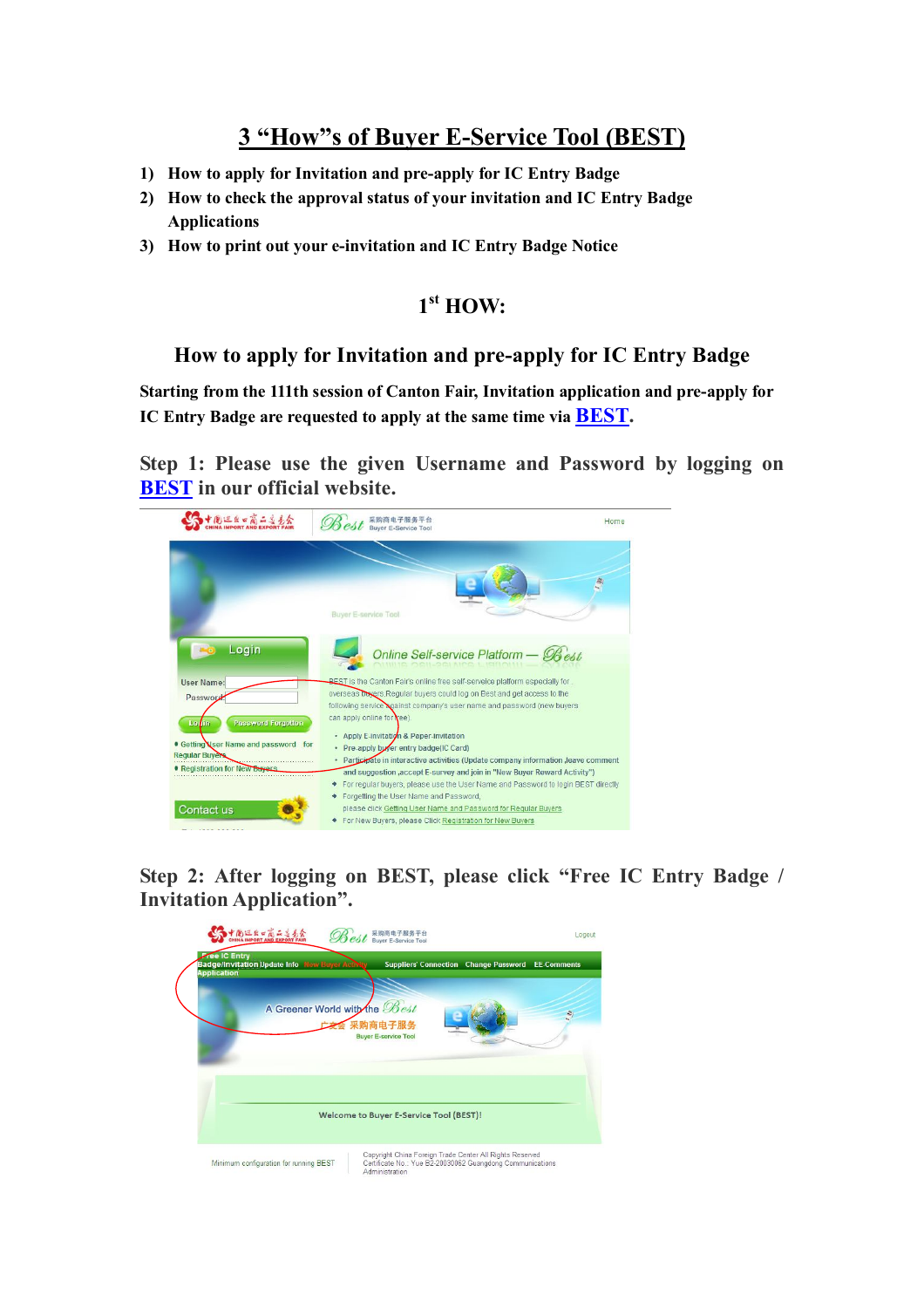**Step 3: Please go to the bottom of the page and choose "I have the IC Entry Badge" or "I don't have the IC Entry Badge".**

| Name                                | Passport NO.           | Attribute | App Date   | <b>Status</b>                  | Operation                                             |
|-------------------------------------|------------------------|-----------|------------|--------------------------------|-------------------------------------------------------|
| SGADE                               | dh48678                | New Apply | 2012-03-07 | Waiting for<br>approval        | <b>Edit Delete</b><br>Add                             |
| TEST 3月5日 TEST01                    | xbgh63568              | New Apply | 2012-03-05 | <b>Waiting for</b><br>approval | <b>Edit Delete</b><br>Add                             |
| аааа                                | h12313131123 New Apply |           | 2012-03-02 | Unapproved                     | <b>Edit Delete</b><br>Add                             |
| 测试测试测试测试teat<br>taetetlg20120110001 | dh354654               | New Apply | 2012-01-11 | Printed                        | Print out E-<br>invitatio<br>Email it to<br>me<br>Add |

**Step 4: For the applicant of "I don't have the IC Entry Badge", please input the information of each applicant to make the application. Then click "NEXT".**Straus Mean and Exported Logout

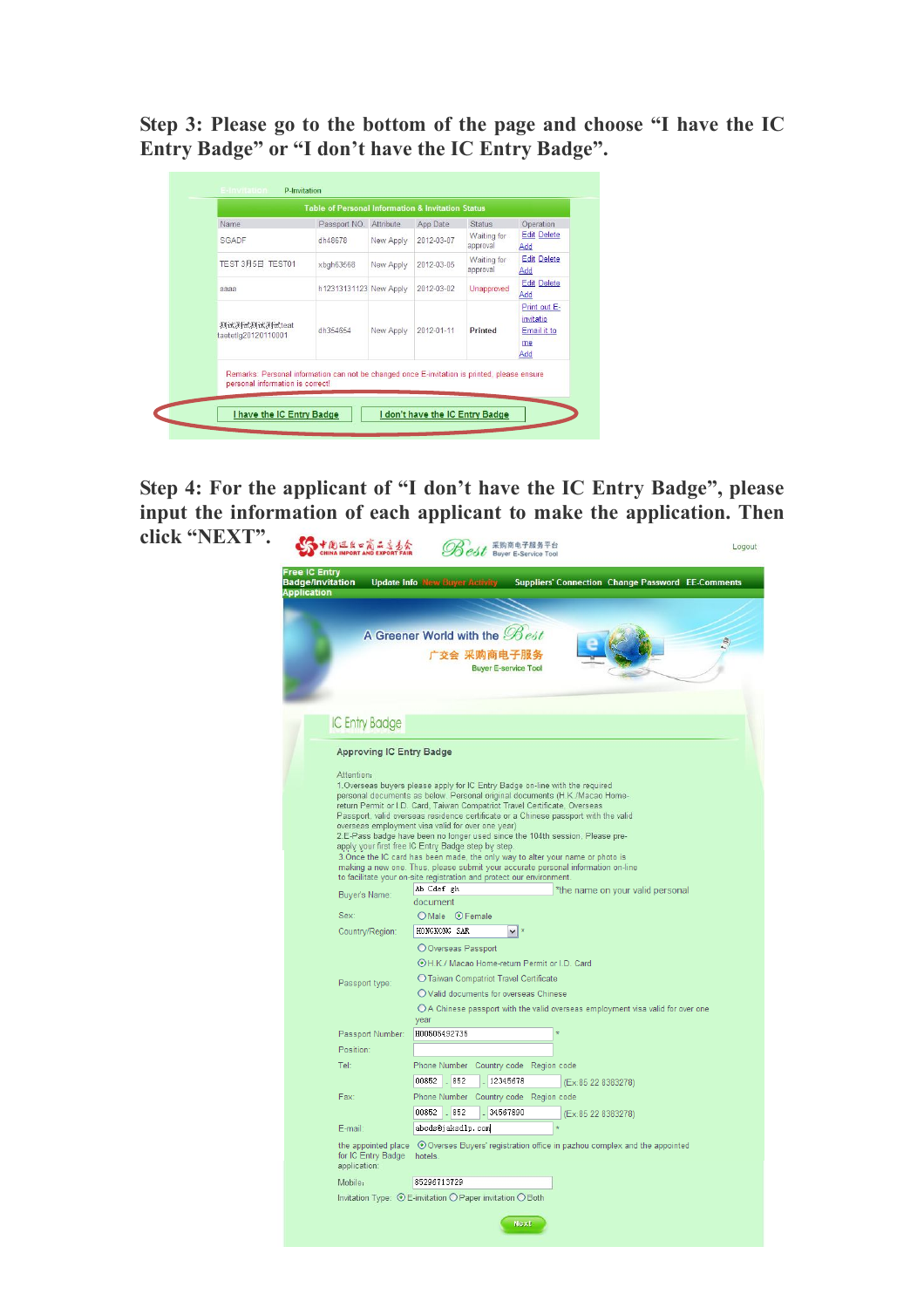**Step 5: A passport photo will be requested to be uploaded for the IC entry Badge.** 

Notice:

1. Upload photo guide: Browse ->Upload->Capture->Photo saved successful->Submit

2. The Format of Photo should be JPG, and the size should not be over 300k.

**If you do not have a photo to upload the time of application, you can upload later. However, the approval of IC Entry Badge Application will not be passed. Please click "Submit" to submit your invitation application.**

| A Greener World with the Best<br>ŝ,<br>安会 采购商电子服务<br><b>Buyer E-service Tool</b>                                                                                                                                                               |
|------------------------------------------------------------------------------------------------------------------------------------------------------------------------------------------------------------------------------------------------|
| <b>IC Entry Badge</b>                                                                                                                                                                                                                          |
| 瀏覽<br>Upload<br>Upload picture:<br>Notice:<br>1. Upload photo guide Browse->Upload->Capture->Photo saved<br>successful->Submit<br>2. The Format of Photo should be JPG, and the size should not be<br>over 300k.<br>Sample:<br>$-100 -$<br>130 |
| Invitation Type: © E-invitation O Paper invitation O Both<br>Submit                                                                                                                                                                            |

**There will be system reminders once you click "Submite" as the photo**  Was not uploaded. Please just click "OK" to close them.

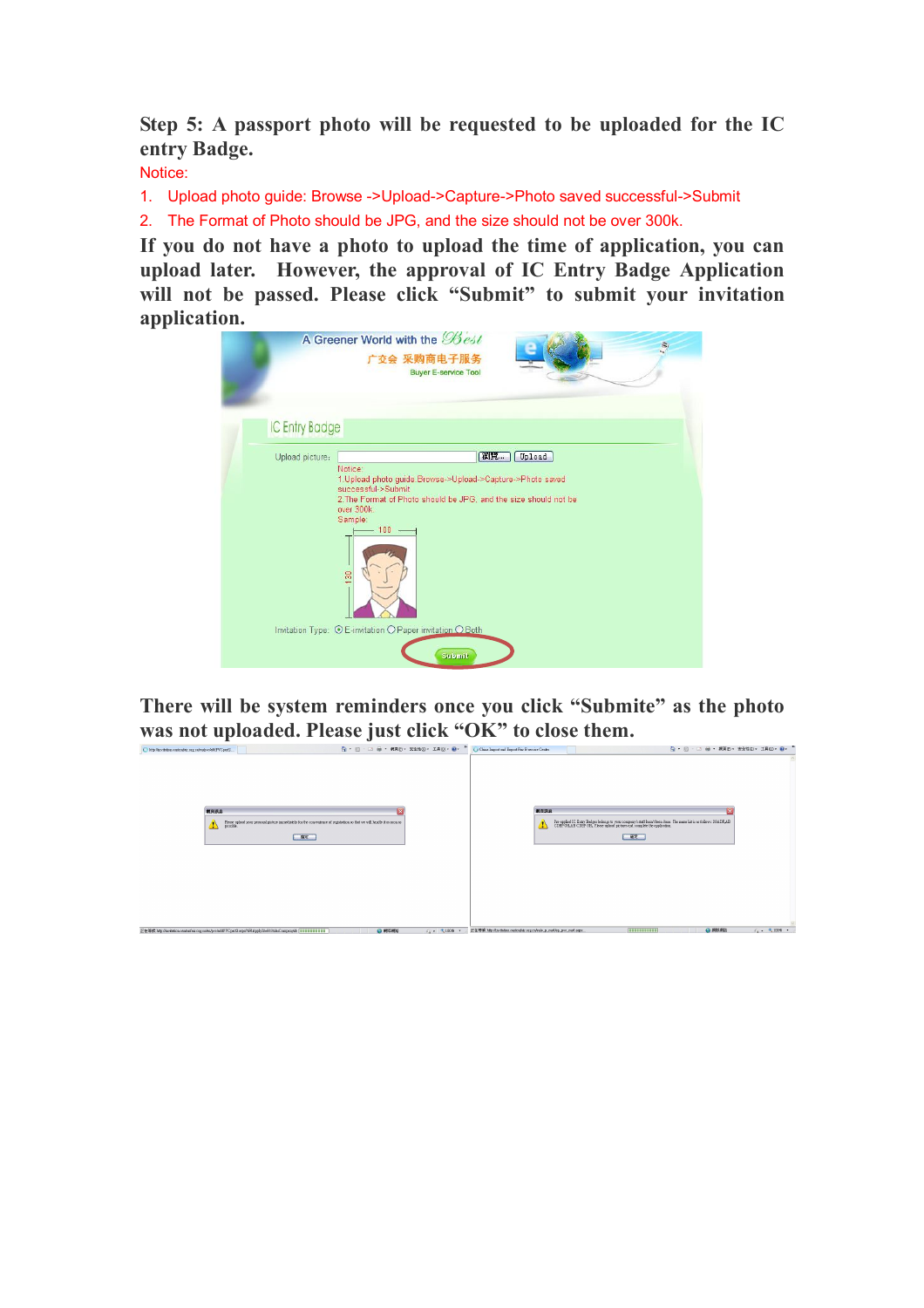**Step 5: Application is submitted and approval status can be checked (Please see "2 nd HOW TO") .**

## **2 nd HOW:**

#### **How to apply for Invitation and pre-apply for IC Entry Badge**

**The application will be approved within 3 working days. Please login to your BEST account again once you receive email notices from Canton Fair for the approved Invitation and IC Entry Badge (with photo uploaded) applications.** 



**Please click "EDIT" to upload the photo if it is ready.**